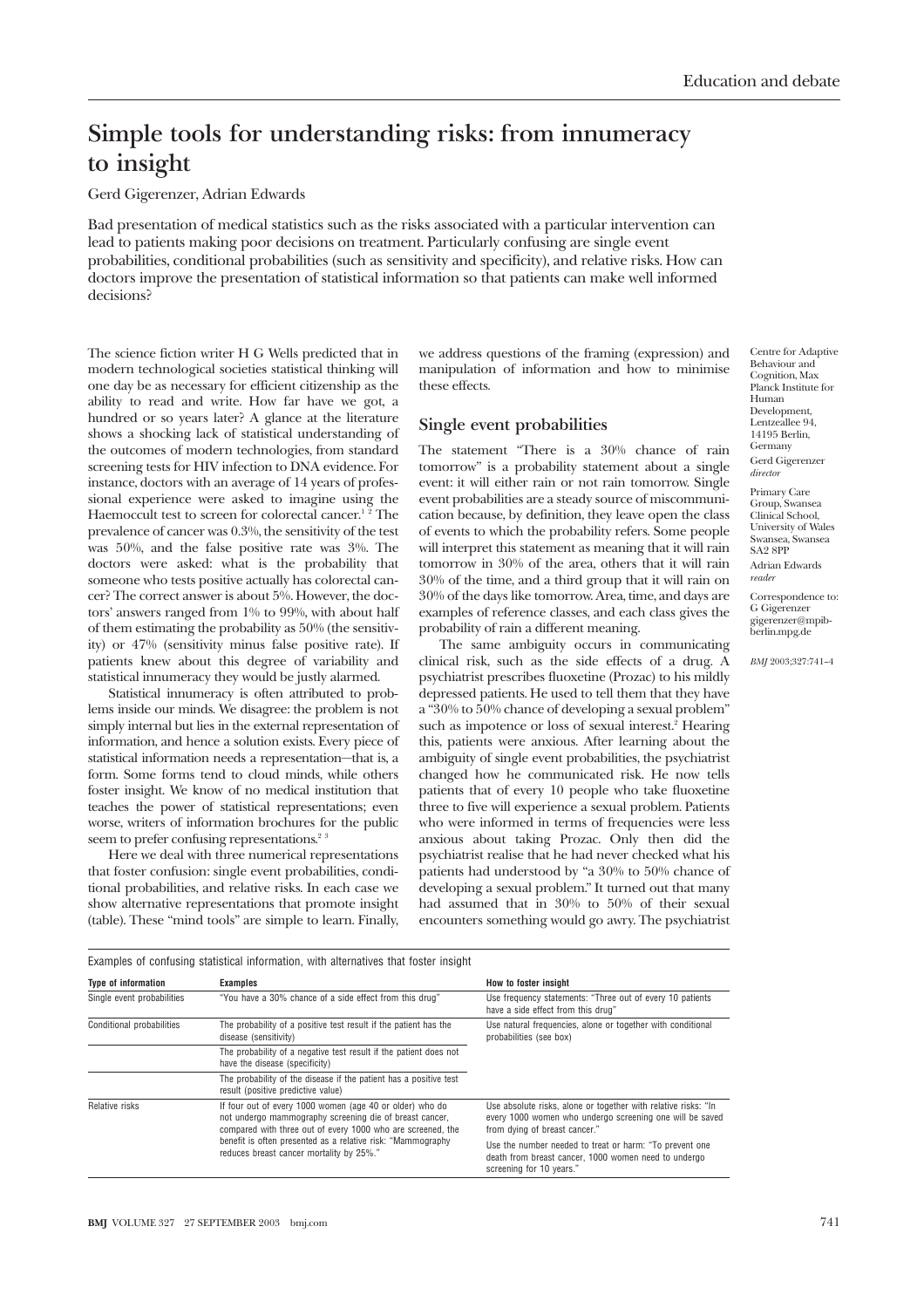and his patients had different reference classes in mind: the psychiatrist was thinking in terms of patients, but the patients were thinking in terms of their own sexual encounters.

Frequency statements always specify a reference class (although the statement may not specify it precisely enough). Thus, misunderstanding can be reduced by two mind tools: specifying a reference class before giving a single event probability or only using frequency statements.

## **Conditional probabilities**

The chance of a test detecting a disease is typically communicated in the form of a conditional probability, the sensitivity of the test: "If a woman has breast cancer the probability that she will have a positive result on mammography is 90%." This statement is often confused with: "If a woman has a positive result on mammography the probability that she has breast cancer is 90%." That is, the conditional probability of A given  $B$  is confused with that of  $B$  given  $A<sup>4</sup>$  Many doctors have trouble distinguishing between the sensitivity, the specificity, and the positive predictive value of test three conditional probabilities. Again, the solution lies in the representation.

Consider the question "What is the probability that a woman with a positive mammography result actually has breast cancer?" The box shows two ways to represent the relevant statistical information: in terms of conditional probabilities and natural frequencies. The information is the same (apart from rounding), but with natural frequencies the answer is much easier to work out. Only seven of the 77 women who test positive actually have breast cancer, which is one in 11 (9%). Natural frequencies correspond to the way humans have encountered statistical information during most of their history. They are called "natural" because, unlike conditional probabilities or relative frequencies, they all refer to the same class of observations.<sup>5</sup> For instance, the natural frequencies "seven women" (with a positive mammogram and cancer) and "70 women" (with a positive mammogram and no breast cancer) both refer to the same class of 1000 women. In contrast, the conditional probability 90% (the sensitivity) refers to the class of eight women with breast cancer, but the conditional probability 7% (the specificity) refers to a different class of 992 women without breast cancer. This switch of reference class can confuse the minds of doctors and patients alike.

Figure 1 shows the responses of 48 doctors, whose average professional experience was 14 years, to the information given in the box, except that the statistics were a base rate of cancer of 1%, a sensitivity of 80%, and a false positive rate of  $10\%$ .<sup>12</sup> Half the doctors received the information in conditional probabilities and half in natural frequencies. When asked to estimate the probability that a woman with a positive result actually had breast cancer, doctors who received conditional probabilities gave answers that ranged from 1% to 90%, and very few gave the correct answer of about 8%. In contrast most doctors who were given natural frequencies gave the correct answer or were close to it. Simply stating the information in natural frequencies turned much of the doctors' innumeracy into insight, helping them understand the implications



**Fig 1** Doctors' estimates of the probability of breast cancer in women with a positive result on mammography, according to whether the doctors were given the statistical information as conditional probabilities or natural frequencies (each point represents one doctor $)^2$ 

of a positive result as it would arise in practice. Presenting information in natural frequencies is a simple and effective mind tool to reduce the confusion resulting from conditional probabilities.<sup>6</sup> This is not the end of the story regarding the communication of risk (which requires adequate exploration of the implications of the risk for the patient concerned, as described  $e$ lsewhere in this issue<sup>7</sup>), but it is an essential foundation.

#### **Relative risks**

Women aged over 50 years are told that undergoing mammography screening reduces their risk of dying from breast cancer by 25%. Women in high risk groups are told that bilateral prophylactic mastectomy reduces their risk of dying from breast cancer by 80%.<sup>8</sup> These numbers are relative risk reductions. The confusion produced by relative risks has received more attention in the medical literature than that of single event or conditional probabilities.<sup>9 10</sup> Nevertheless, few patients realise that the impressive 25% figure means an abso-

#### **Two ways of representing the same statistical information**

#### **Conditional probabilities**

The probability that a woman has breast cancer is 0.8%. If she has breast cancer, the probability that a mammogram will show a positive result is 90%. If a woman does not have breast cancer the probability of a positive result is 7%. Take, for example, a woman who has a positive result. What is the probability that she actually has breast cancer?

#### **Natural frequencies**

Eight out of every 1000 women have breast cancer. Of these eight women with breast cancer seven will have a positive result on mammography. Of the 992 women who do not have breast cancer some 70 will still have a positive mammogram. Take, for example, a sample of women who have positive mammograms. How many<br>of these women actually have breast cancer?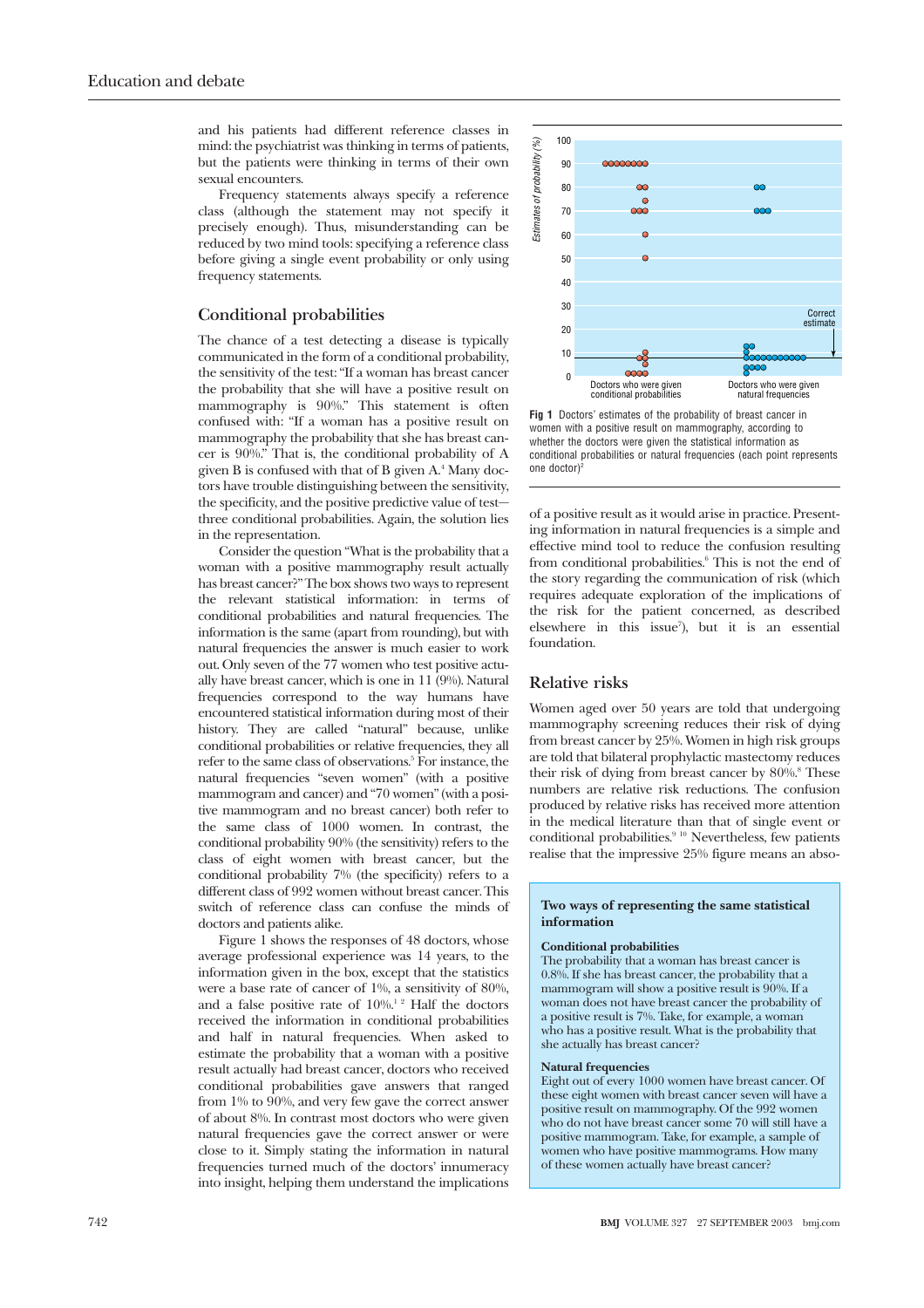lute risk reduction of only one in 1000: of 1000 women who do not undergo mammography about four will die from breast cancer within 10 years, whereas out of 1000 women who do three will die.11 Similarly, the 80% figure for prophylactic mastectomy refers to an absolute risk reduction of four in 100: five in 100 women in the high risk group who do not undergo prophylactic mastectomy will die of breast cancer, compared with one in 100 women who have had a mastectomy. One reason why most women misunderstand relative risks is that they think that the number relates to women like themselves who take part in screening or who are in a high risk group. But relative risks relate to a different class of women: to women who die of breast cancer without having been screened.

Confusion caused by relative risks can be avoided by using absolute risks (such as one in 1000) or the number needed to treat or to be screened to save one life (the NNT, which is the reciprocal of the absolute risk reduction and is thus essentially the same representation as the absolute risk). However, health agencies typically inform the public in the form of relative risks.<sup>2 3</sup> Health authorities tend not to encourage transparent representations and have themselves sometimes shown innumeracy, for example when funding proposals that report benefits in relative rather than absolute risks because the numbers look larger.<sup>12</sup> For authorities that make decisions on allocation of resources the population impact number (the number of people in the population among whom one event will be prevented by an intervention) is a better means of putting risk into perspective.<sup>13</sup>

#### **The reference class**

In all these representations the ultimate source of confusion or insight is the reference class. Single event probabilities leave the reference class open to interpretation. Conditional probabilities such as sensitivity and specificity refer to different classes (the class of people with and without illness, respectively), which makes their mental combination difficult. Relative risks often refer to reference classes that differ from those to which the patient belongs, such as the class of patients who die of cancer rather than those who participate in screening. Using transparent representations such as natural frequencies clarifies the reference class.

#### **Framing**

Framing is the expression of logically equivalent information (whether numerical or verbal) in different ways.14 Studies of the effects of verbal framing on interpretation and decision making initially focused on positive versus negative framing and on gain versus loss framing.15 Positive and negative frames refer to whether an outcome is described, for example, as a 97% chance of survival (positive) or a 3% chance of dying (negative). The evidence is that positive framing is more effective than negative framing in persuading people to take risky treatment options.<sup>16 17</sup> However, gain or loss framing is perhaps even more relevant to communicating clinical risk, as it concerns the implications of accepting or declining tests. Loss framing considers the potential losses from not having a test, such as, in the case of mammography, loss of good health, longevity, and family relationships. Loss framing seems to influence the uptake of screening more than gain framing (the gains from taking a test, such as maintenance of good health).<sup>18</sup>

Visual representations may substantially improve comprehension of risk.<sup>19</sup> They may enhance the time efficiency of consultations. Doctors should use a range of pictorial representations (graphs, population figures) to match the type of risk information that the patient most easily understands.<sup>20</sup>

## **Manipulation**

It may not seem to matter whether the glass is half full or half empty, yet different methods of presenting risk information can have important effects on outcomes among patients. That verbal and statistical information can be presented in two or more ways means that an institution or screening programme may choose the one that best serves its interests. For instance, a group of gynaecologists informed patients in a leaflet of the benefits of hormone replacement therapy in terms of relative risk (large numbers) and of harms in absolute risk (small numbers).<sup>2</sup>

Pictorial representations of risk are not immune to manipulation either. For example, different formats such as bar charts and population crowd figures could be used.<sup>21</sup> Or the representation could appear to support short term benefits from one treatment rather than long term benefits from another.<sup>22</sup> Furthermore, within the same format, changing the reference class may produce greatly differing perspectives on a risk and may thus affect patients' decisions. Figure 2 relates to the effect of treatment with aspirin and warfarin in patients with atrial fibrillation. On the left side of the figure the effect of treatment on a particular event (stroke or bleeding) is shown relative to the class of people who have not had the treatment (as in relative risk reduction). On the right side the patient can see the treatment effect relative to a class of 100 untreated



**Fig 2** Different representations of the same benefits of treatment: the reduction after treatment in the number of people who have a stroke or major bleeding looks much larger on the left, where the reference class of 100 patients who have not had a stroke or bleeding is not shown